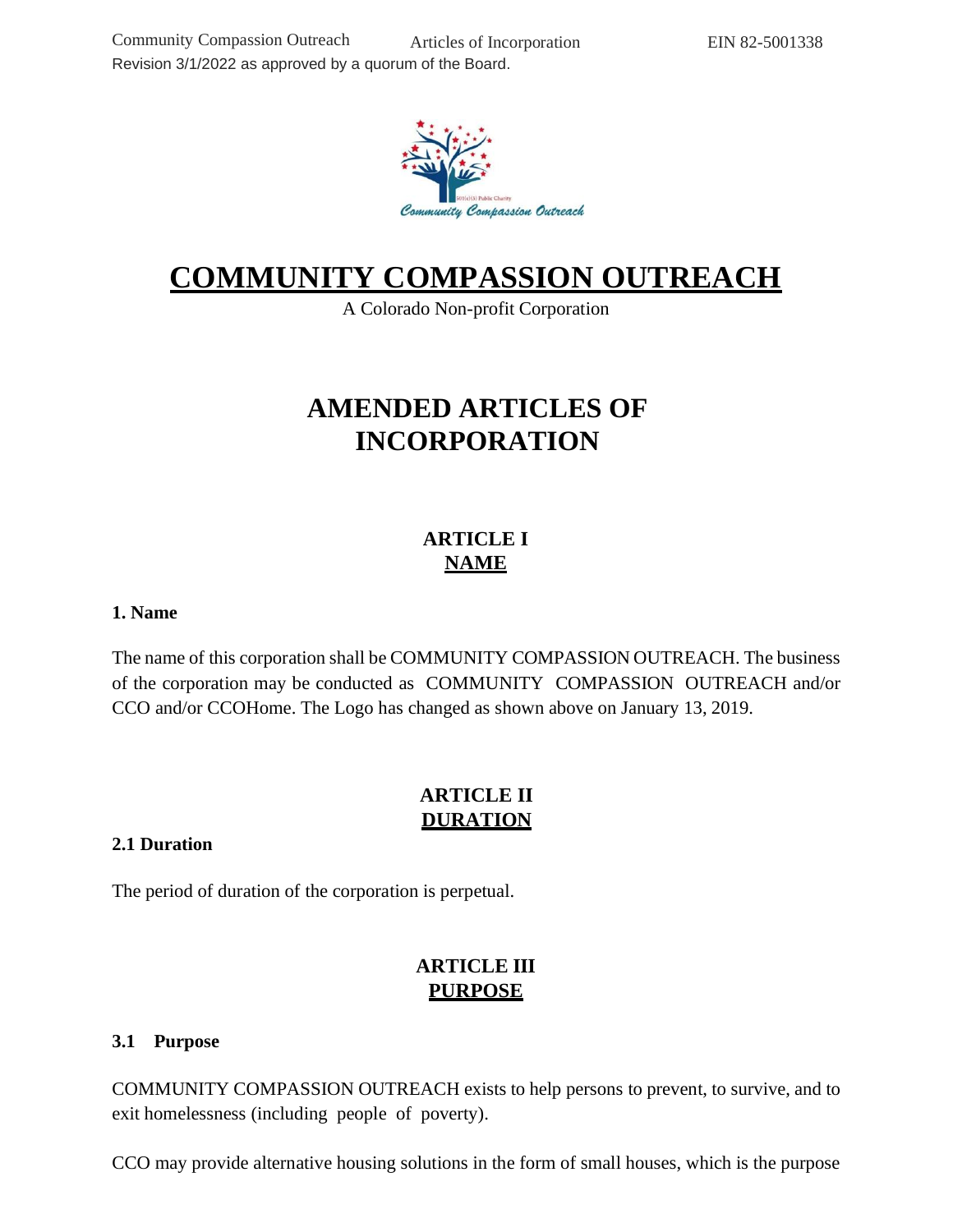of COMMUNITY COMPASSION OUTREACH to fill a gap for temporary and transitional housing to people experiencing homelessness and poverty. In affiliation with architectural and construction providers, the Board of Directors will negotiate contracts and provide specifications in accordance with its Mission Statement for assisting individuals and families "to survive, to prevent and to exit" homelessness. In addition, CCO may connect its clients with assessed services according to the needs of each individual for healthcare and case management.

The prospective clients of CCO include those who cannot access affordable housing. Such individuals may have behavioral issues, homeless for a long time, veterans, victims of abuse, and those on-the-brink of homelessness. Priority may be given to individuals earning less than 80% of area median income and is restricted to no more than 120% of area median income. MRR will be determined after all costs of construction are determined and accepted by the CCO's Board of Directors. Depending on the size of the small house, rent will be set well below area median rate rent.

CCO may also provide workshops, seminars, coordinate with human and health agencies for assessing needs for Continuum of Care for services of some or all of its tenants; regular meetings of tenants, for conflict negotiations, and CCO may have a qualified social work employee to manage the Village.

CCO may provide information and educational materials to the general public on the issues of homelessness and poverty.

Information and educational materials may include holistic approaches to sobriety or recovery from mental health conditions that may be co-occurring or independent of substance misuse/overuse. A program for peer-based recovery support services (P-BRSS) may be initiated and managed by CCO's executive director in the county of La Plata, Colorado and/or Southwest Colorado. The Program is to be based upon CCO's nonprofit status and guidelines. Policies and procedures for volunteers and staff of the P-BRSS program shall meet the core competencies established by the Substance Abuse and Mental Health Services Administration, the Colorado Behavioral Health Council and the International Credentialing and Reciprocity Consortium.

Community Compassion Outreach may conduct fundraising activities for its programs and initiatives for people experiencing poverty and all types of homelessness.

CCO may provide its constituencies with job search, workshops and seminars to build self- esteem and confidence to perform successful interviews with prospective employers, one-on-one mentoring by volunteers of the general public and nonprofits, and other personality/behavioral training for people who have been in isolation because of homelessness. These programs may include case management in accordance with a health assessment for individuals who qualify to rent or lease a small house. Rent and/or lease may be below area median rent rates.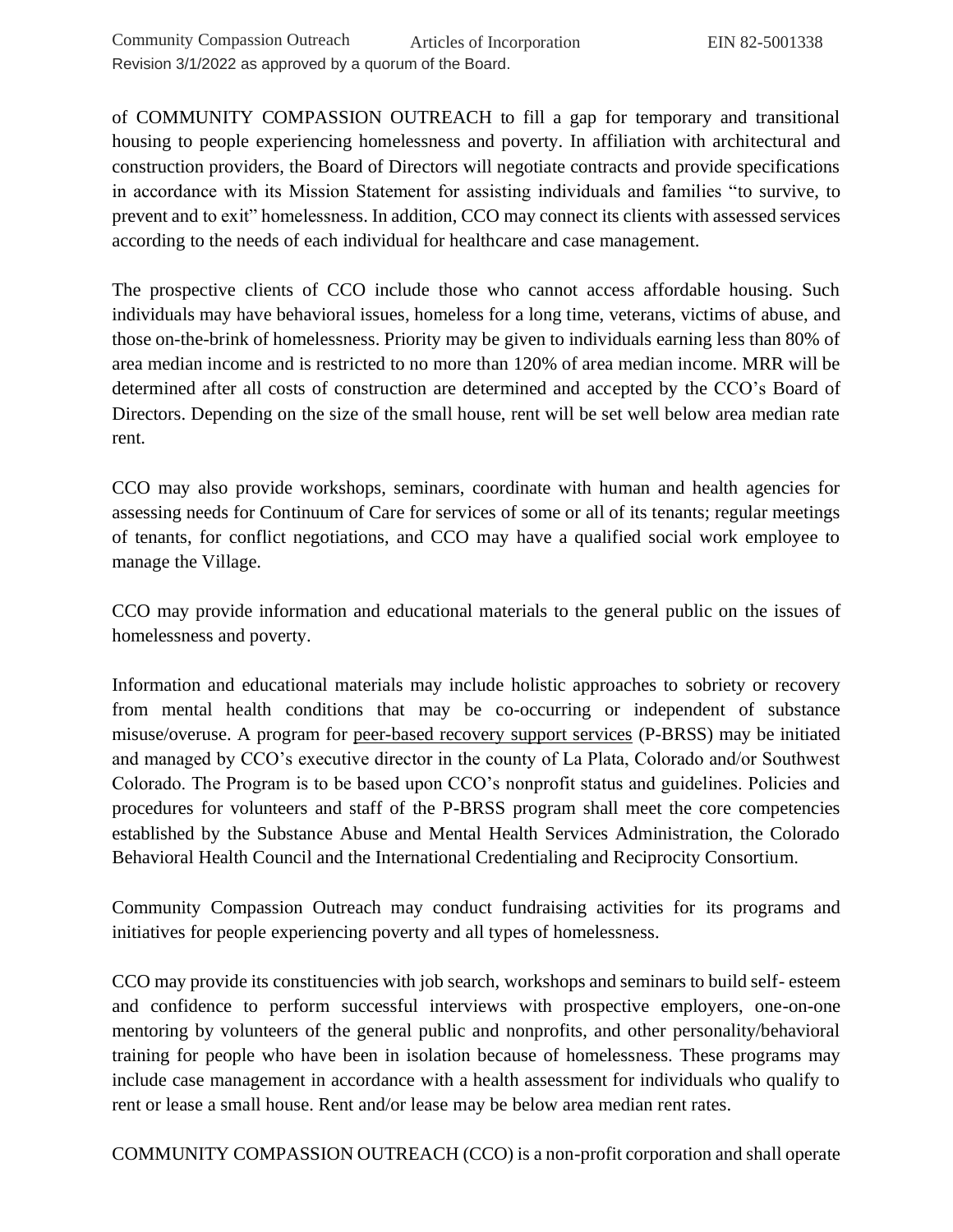exclusively for educational and charitable purposes within the meaning of Section 501 (c)(3) of the Internal Revenue Code, or the corresponding section of any future Federal tax code. CCO may from time to time provide the public and local government officials with information on Homelessness and Poverty in forums, a summit of agencies serving people experiencing homelessness and poverty, and printed material with data for disseminating facts from myths on individuals and households in the two populations mentioned herein.

## **3.2 Non-Profit**

COMMUNITY COMPASSION OUTREACH is designated as a non-profit corporation.

## **ARTICLE IV NON-PROFIT NATURE**

#### **4.1 Non-profit Nature**

COMMUNITY COMPASSION OUTREACH is organized exclusively for charitable and educational purposes including, for such purposes, the making of distributions to organizations that qualify as exempt organizations under section  $501(c)(3)$  of the Internal Revenue Code, or corresponding section of any future federal tax code. No part of the net earnings of COMMUNITY COMPASSION OUTREACH shall inure to the benefit of, or be distributable to its members, trustees, officers, or other private persons, except that the corporation shall be authorized and empowered to pay reasonable compensation for services rendered and to make payments and distributions in furtherance of the purposes set forth in the purpose clause hereof.

Notwithstanding any other provision of this document, the corporation shall not carry on any other activities not permitted to be carried on (a) by any organization exempt from federal income tax under section 501 (c) (3) of the Internal Revenue Code, corresponding section of any future federal tax code, or (b) by an organization, contributions to which are deductible under section 170 (c) (2) of the Internal Revenue Code, or corresponding section of any future federal tax code.

COMMUNITY COMPASSION OUTREACH is not organized and shall not be operated for the private gain of any person. The property of the corporation is irrevocably dedicated to its educational and charitable purposes. No part of the assets, receipts, or net earnings of the corporation shall inure to the benefit of, or be distributed to any individual. The corporation may, however, pay reasonable compensation for services rendered, and make other payments and distributions consistent with these Articles.

#### **4.2 Personal Liability**

No officer or director of this corporation shall be personally liable for the debts or obligations of COMMUNITY COMPASSION OUTREACH of any nature whatsoever, nor shall any of the property or assets of the officers or directors be subject to the payment of the debts or obligations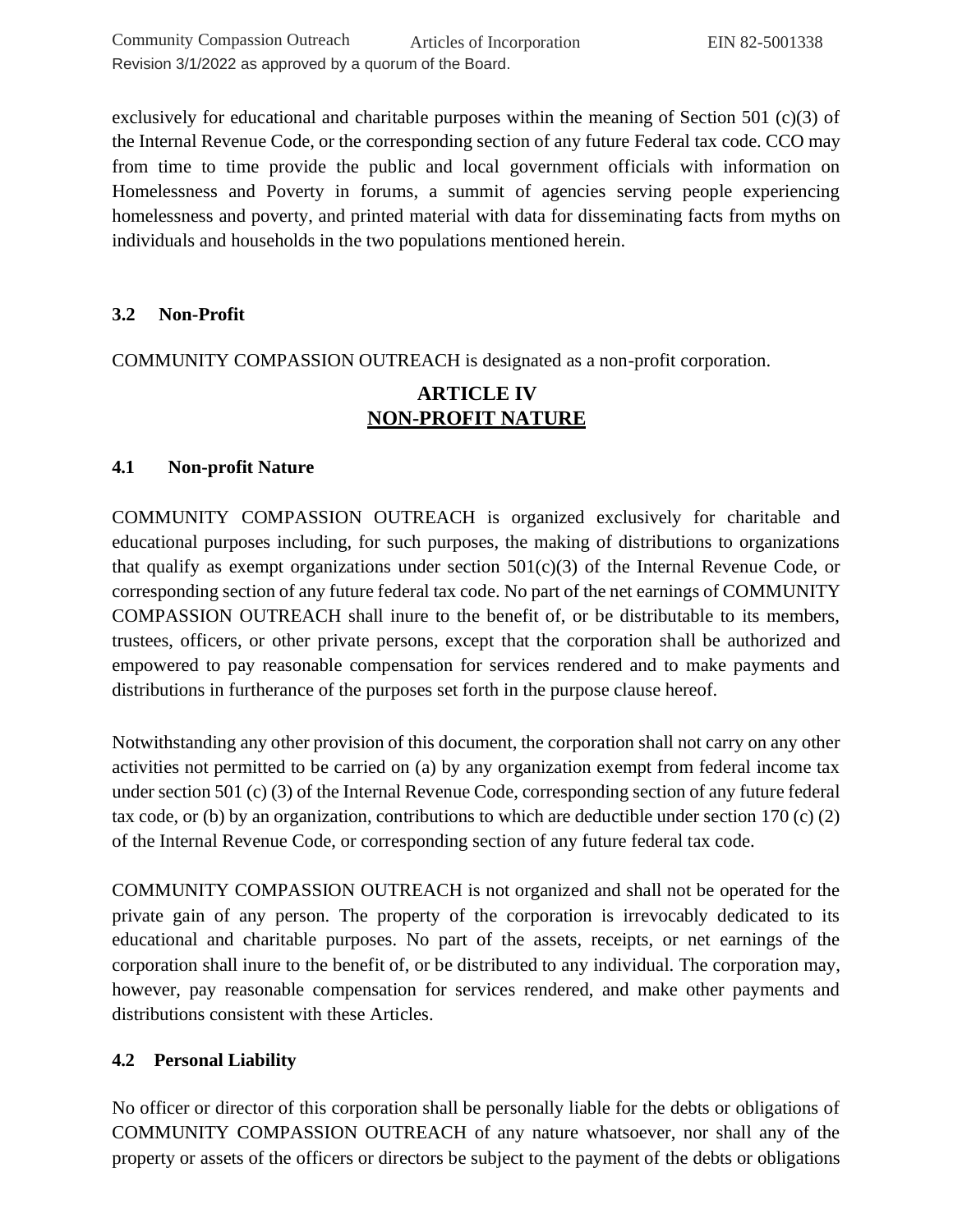of this corporation.

#### **4.3 Dissolution**

Upon termination or dissolution of the COMMUNITY COMPASSION OUTREACH, any assets lawfully available for distribution shall be distributed to one (1) or more qualifying organizations described in Section  $501(c)(3)$  of the Internal Revenue Code of 1986 (or described in any corresponding provision of any successor statute) which organization or organizations have a charitable purpose which, at least generally, includes a purpose similar to the terminating or dissolving corporation.

The organization to receive the assets of the COMMUNITY COMPASSION OUTREACH hereunder shall be selected by the discretion of a majority of the managing body of the COMMUNITY COMPASSION OUTREACH and if its members cannot so agree, then the recipient organization shall be selected pursuant to a verified petition in equity filed in a court of proper jurisdiction against the COMMUNITY COMPASSION OUTREACH by one (1) or more of its managing body which verified petition shall contain such statements as reasonably indicate the applicability of this section. The court upon a finding that this section is applicable shall select the qualifying organization or organizations to receive the assets to be distributed, giving preference if practicable to organizations located within the State of Colorado.

In the event that the court shall find that this section is applicable but that there is no qualifying organization known to it which has a charitable purpose, which, at least generally, includes a purpose similar to this corporation, then the court shall direct the distribution of its assets lawfully available for distribution to the Treasurer of the State of Colorado to be added to the general fund.

#### **4.4 Prohibited Distributions**

No part of the net earnings or properties of this corporation, on dissolution or otherwise, shall inure to the benefit of, or be distributable to, its members, directors, officers or other private person or individual, except that the corporation shall be authorized and empowered to pay reasonable compensation for services rendered and to make payments and distributions in furtherance of the purposes set forth in Article III, Section 3.01.

#### **4.5 Restricted Activities**

No substantial part of the corporation's activities shall be the carrying on of propaganda, or otherwise attempting to influence legislation, and the corporation shall not participate in, or intervene (including the publishing or distribution of statements) in any political campaign on behalf of or in opposition to any candidate for public office.

#### **4.6 Prohibited Activities**

Notwithstanding any other provision of these Articles, the corporation shall not carry on any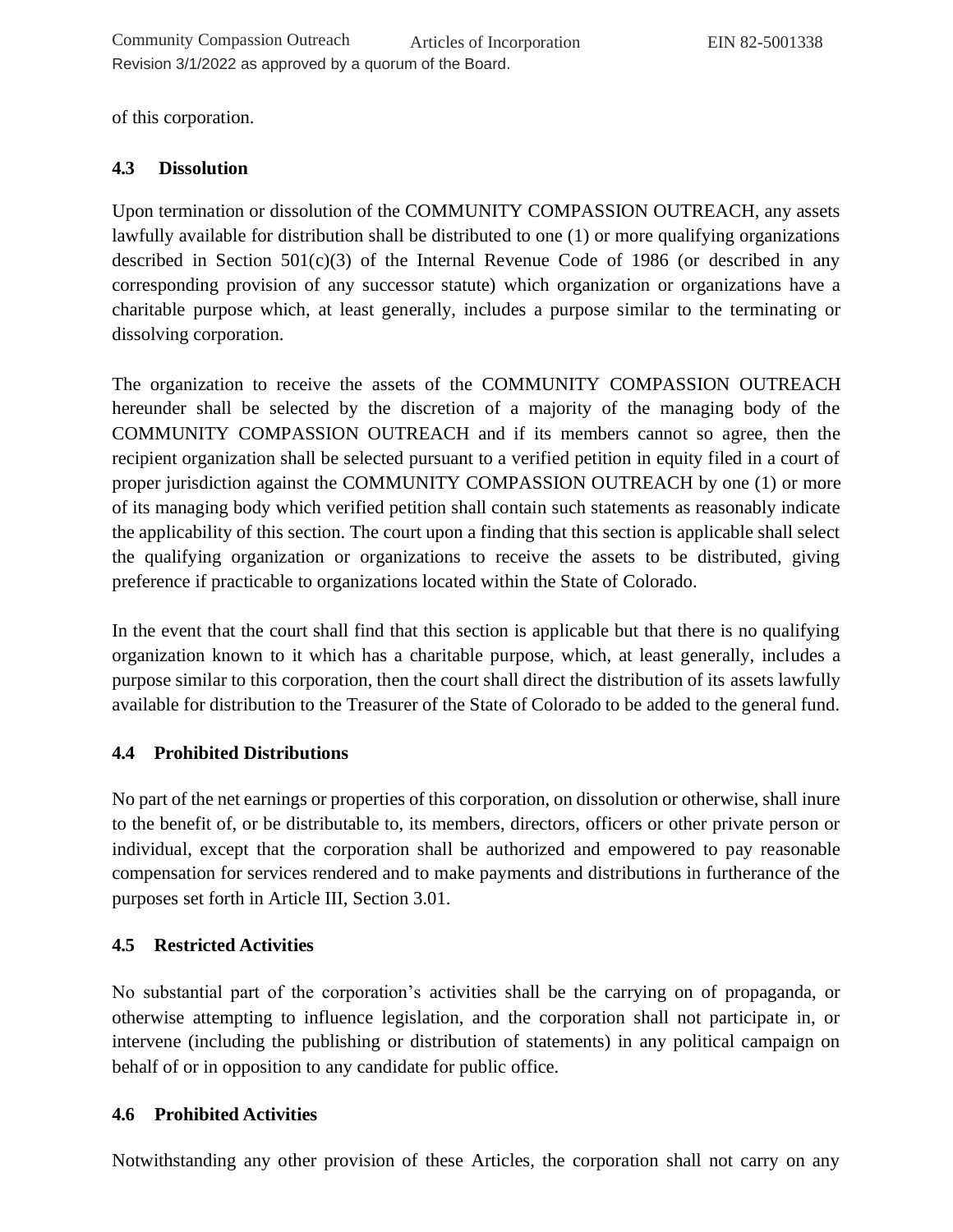activities not permitted to be carried on (I) by a corporation exempt from federal income tax as an organization described by Section  $501(c)(3)$  of the Internal Revenue Code, or the corresponding section of any future federal tax code, or (II) by a corporation, contributions to which are deductible under Section 170(c)(2) of the Internal Revenue Code, or the corresponding section of any future federal tax code.

# **ARTICLE V BOARD OF DIRECTORS**

#### **5.1 Governance**

COMMUNITY COMPASSION OUTREACH shall be governed by its board of directors.

## **5.2 Directors**

The founding board of directors of the corporation shall be Jon Alsdorf, Johnie Ragsdale, and Darren White. Donna Mae Baukat will serve as the Executive Director.

# **ARTICLE VI MEMBERSHIP**

#### **6.1 Membership**

COMMUNITY COMPASSION OUTREACH shall have no members. The management of the affairs of the corporation shall be vested in a board of directors, as defined in the corporation's bylaws.

## **ARTICLE VII AMENDMENTS**

#### **7.1 Amendments**

Any amendment to the Articles of Incorporation may be adopted by approval of two-thirds (2/3) of the board of directors.

# **ARTICLE VIII ADDRESSES OF THE CORPORATION**

## **8.1 Corporate Address**

The address of the corporation is:

Community Compassion Outreach 255 E  $11<sup>th</sup>$  Street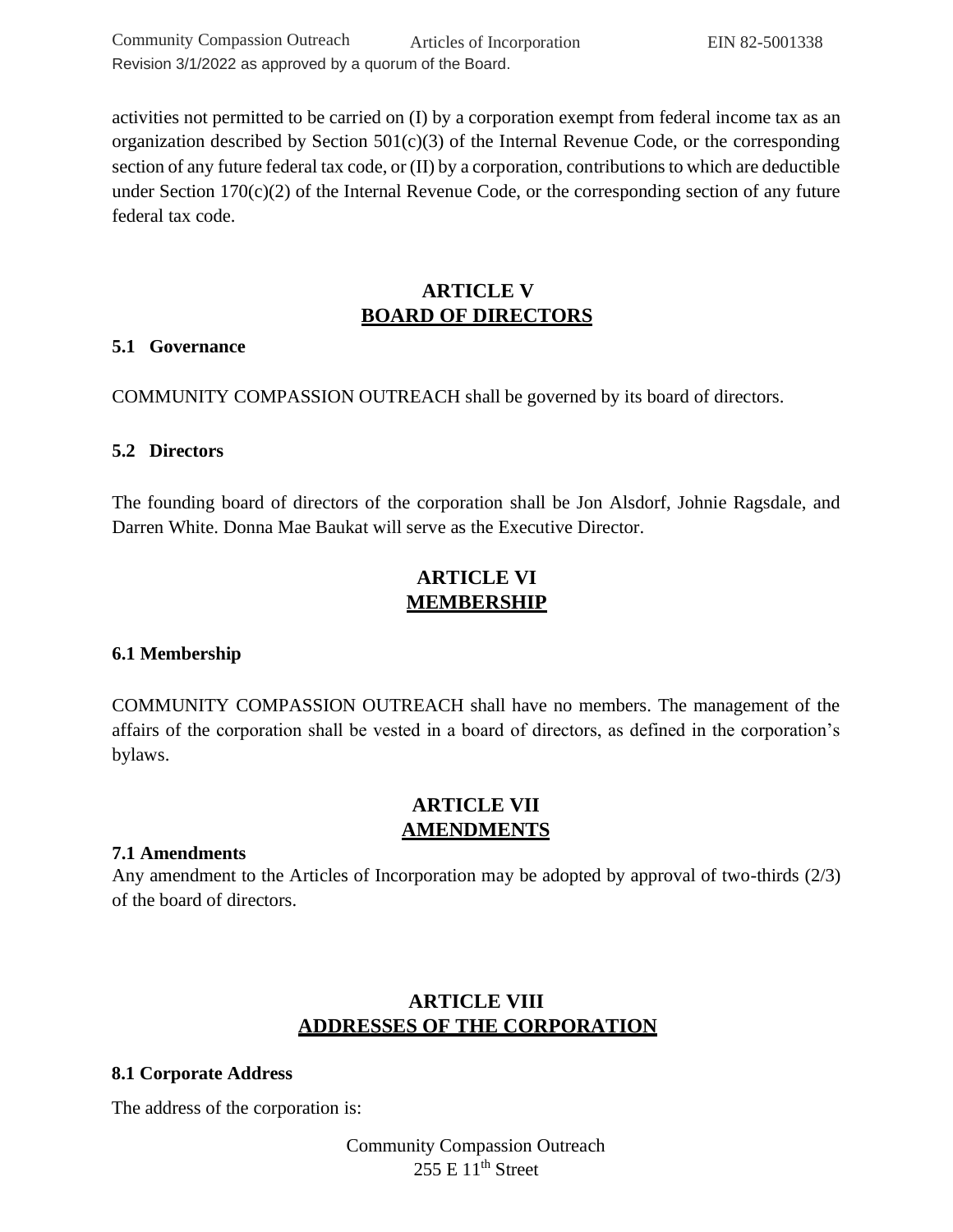Community Compassion Outreach Articles of Incorporation EIN 82-5001338 Revision 3/1/2022 as approved by a quorum of the Board.

### Durango, Colorado 81301-5264

The mailing address of the corporation is:

Community Compassion Outreach  $255 \text{ E } 11^{\text{th}}$  Street Durango, Colorado 81301-5264

[Intentionally left blank]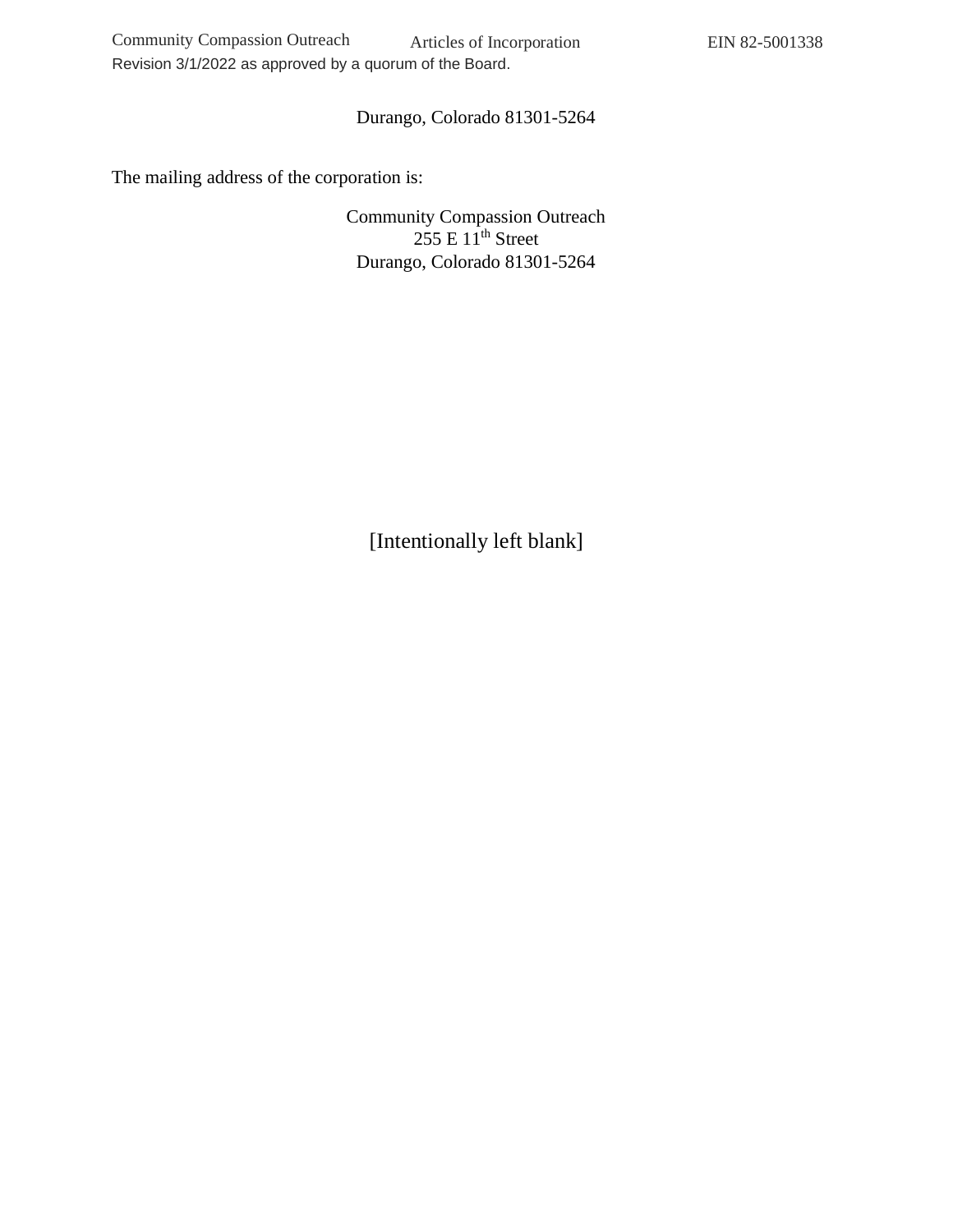## **ARTICLE IX APPOINTMENT OF REGISTERED AGENT**

#### **9.1 Registered Agent**

The registered agent of the corporation shall be:

Donna Mae Baukat 4538 County Road 250 Durango, CO 81301-3709

## **ARTICLE X INCORPORATOR**

The incorporators of the corporation are as follow:

Donna Mae Baukat 4538 County Road 250 Durango, CO 81301-3709

Jonathon Alsdorf 1105 E. 3rd Avenue Durango, CO 81301

#### **CERTIFICATE OF ADOPTION OF ARTICLES OF INCORPORATION**

We, the undersigned, do hereby certify that the above stated Articles of Incorporation of COMMUNITY COMPASSION OUTREACH were approved by the board of directors on March 1, 2021, and constitute a complete copy of Articles of Incorporation of the COMMUNITY COMPASSION OUTREACH.

> Donna Mae Baukat, Cofounder and President 4538 County Road 250 Durango, CO 81301-3709 USA

Johnie Ragsdale, Secretary and Treasurer 1576 Gem Lane Bayfield, CO 81122 USA